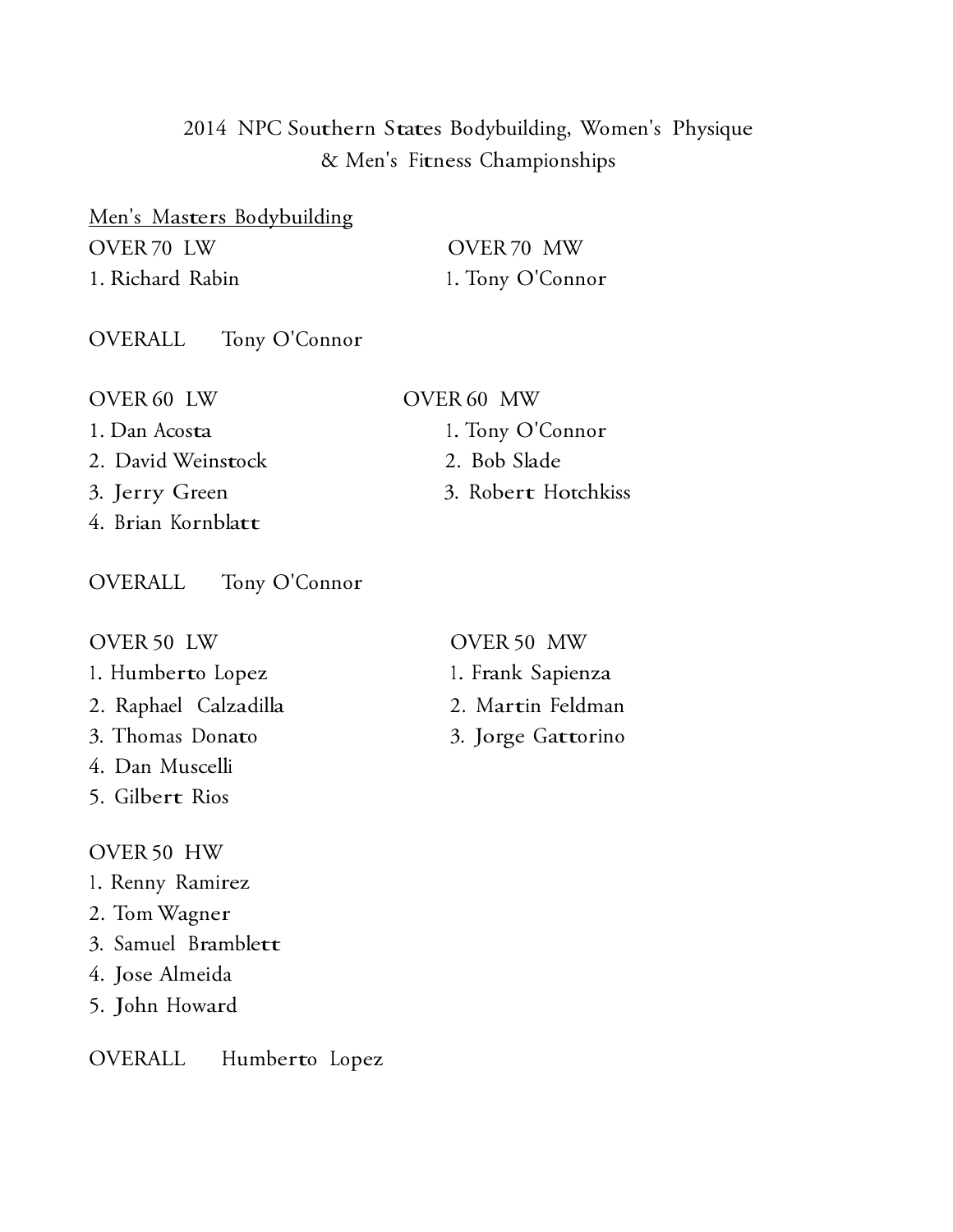OVER 40 LW OVER 40 MW 1. Lorenzo Suri 1. Paul Southern 2. Herbert Montero 2. Alejandro Urbina 3. Junie Vicente 3. Scott Peskin 4. Dan Muscelli OVER 40 HW 1. Yamil Cabral 2. Miguel Ruiz

3. Oscar Juarez

4. Michael Mallis

OVERALL Yamil Cabral

| OVER 35 LW         | OVER 35 MW          |
|--------------------|---------------------|
| 1. Lorenzo Suri    | 1. Alejandro Urbina |
| 2. Rafael Gonzalez | 2. Scott Peskin     |

OVER 35 HW 1. Brian Garrison 2. Patrick Gourdet 3. Raul Avendano

OVERALL Over 35 Brian Garrison Masters OVERALL Yamil Cabral

#### TEENBODYBUILDING

| Lightweight                     | Middleweight   |
|---------------------------------|----------------|
| 1. Lorenzo Martir               | 1. David Moran |
| 2. Daniel Hernandez             |                |
| <b>OVERALL</b>                  | Lorenzo Martir |
| David Bailey Most Promisng Teen | Lorenzo Martir |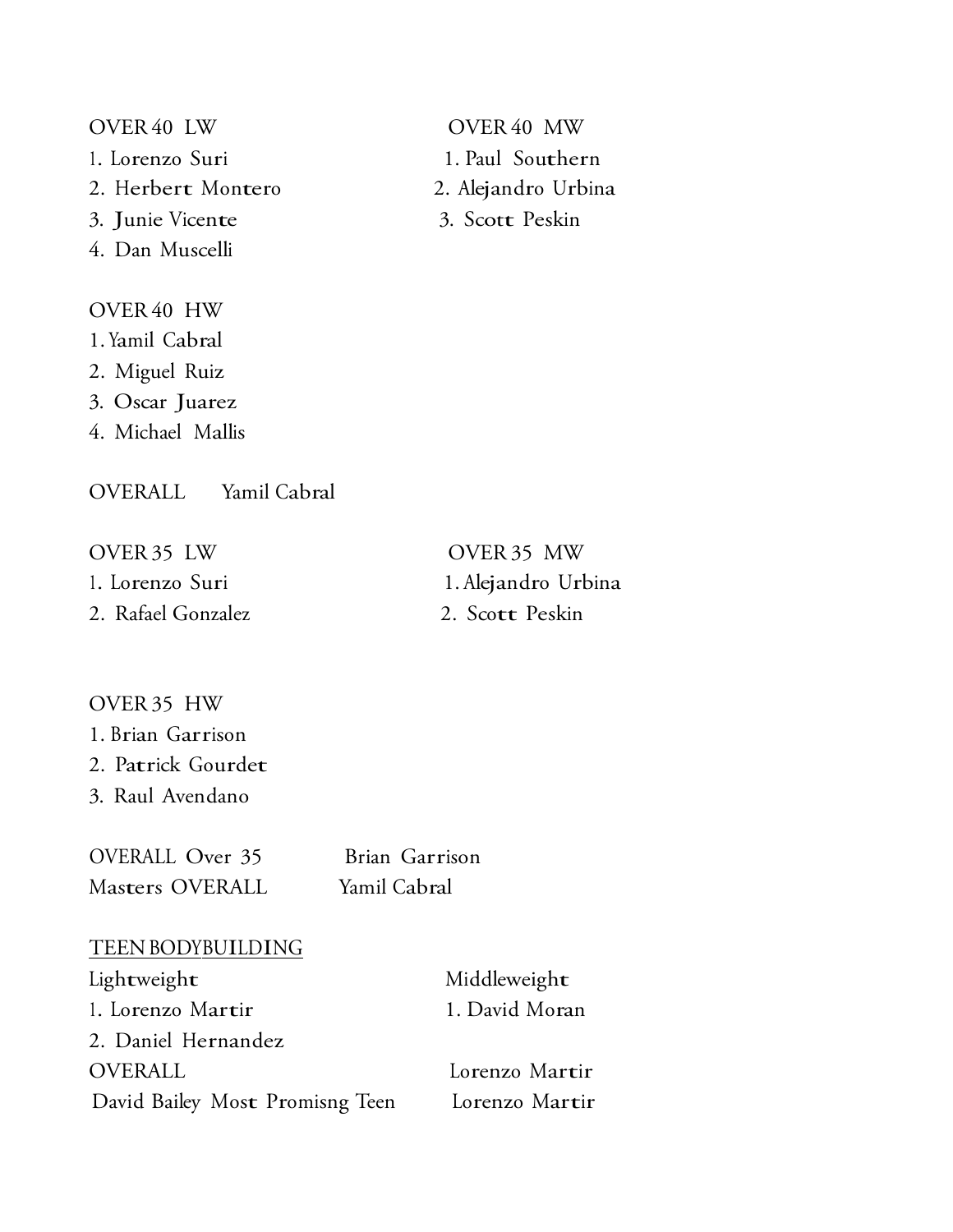#### NOVICE BODYBUILDING

1. Diego Spandoni 1. Jose Gandol

- 2. Michael Burleson
- 3. Herbert Montero Heavyweight
- 4. Daniel Hernandez 1. Jonathan Fisher
- 5. Brian Kornblatt 2. Michael Mallis

OVERALL Diego Spadoni

### OPEN BODYBUILDING

### Bantamweight Lightweight

- 1. Raphael Calzadilla 1. Humberto Lopez
- 2. Kenny Ishikawa 2. Eliezer Rey
- 3. Antoni Fernandez 3. Junie Vicente
- 4. Brian Kornblatt 4. Thomas Donato

## Welterweight Middleweight

- 
- 2. Rafael Gonzalez 2. Scott Peskin
- 3. Lorenzo Suri 3. Danny Coco
- 
- 

### Light Heavyweight Heavyweight

- 
- 2. Jose Invernizzi 2. Chris Massaro
- 
- 4. Paul Southern 4. Jason Fletcher
- 5. Wilfredo Victoria 5. Alexander Silin

Lightweight Middleweight

- 3. Yamia Falcon
- 4. Marquiste Ramos

- 
- 
- 
- 
- 5. Austin Morell

- 1. Diego Spandoni 1. Alejandro Urbina
	-
	-
- 4. Armando Galvez 4. Michael Burleson
- 5. Brian Turner 5. Martin Feldman

- 1. Arturo Mendez 1. Freddie McCray
	-
- 3. Brian Garrison 3. Chris Evagelista
	-
	-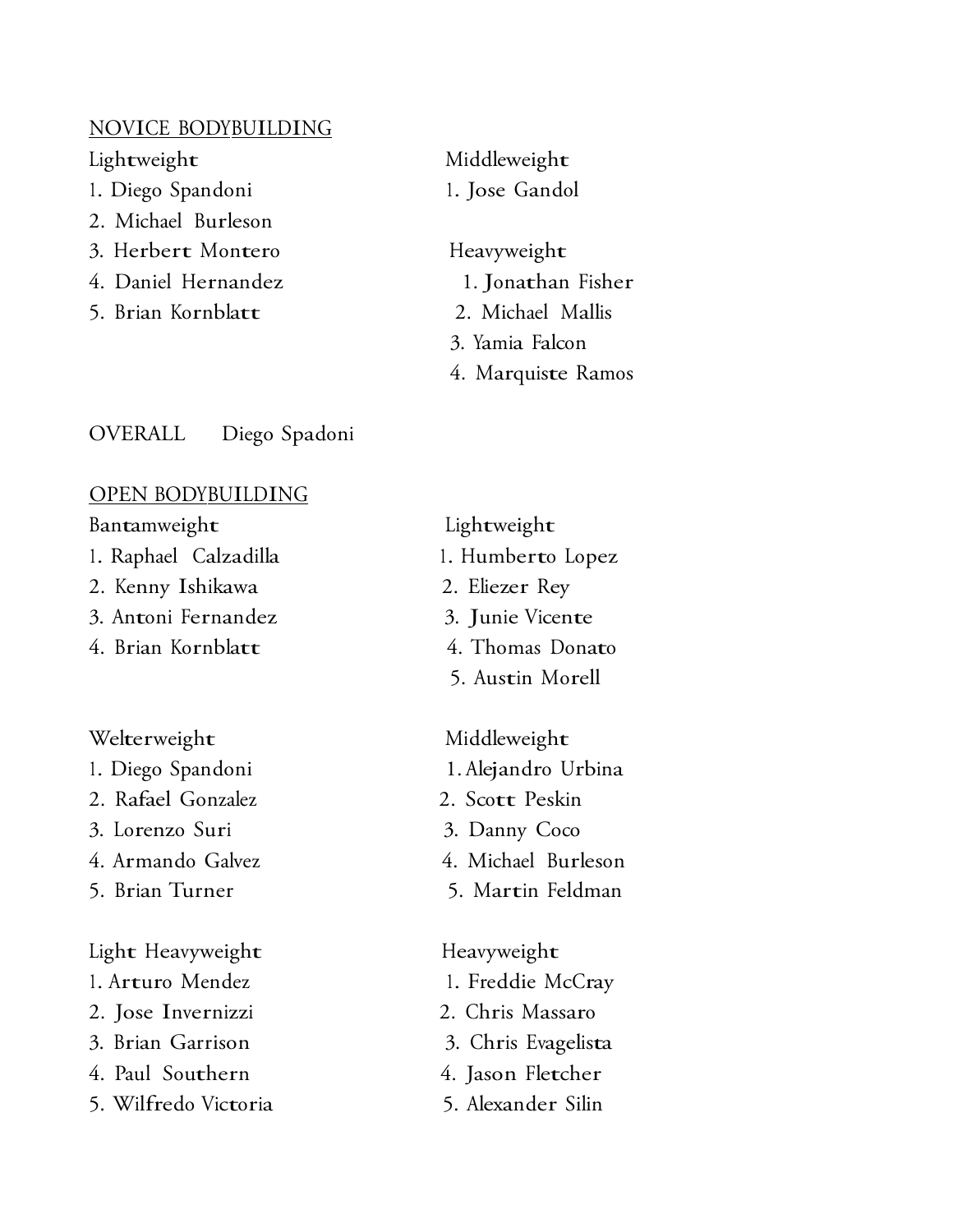### Superheavyweight

- 1. Yamil Cabral
- 2. William Rodriguez
- 3. Jason Frost

OVERALL Yamil Cabral

| WOMENS MASTERS BODYBUILDING |                    |
|-----------------------------|--------------------|
| OVER 50 LW                  | Over 40 LW         |
| 1. Dr. Josephina Monasterio | 1. Ingrid Valentin |

OVERALL Ingrid Valentin

# WOMENS OPEN BODYBUILDING Lightweight Middleweight 1. Dr. Josephina Monasterio 1. Ingrid Valentin

Heavyweight 1. Mary Cain

OVERALL Ingrid Valentin

## WOMENS PHYSIQUE OVER 30

- 1. April Cosimano
- 2. Maria Ruzkowski
- 3. Indrell Thoman
- 4. Tina Blackwelder
- 5. Yasmin Fonseca